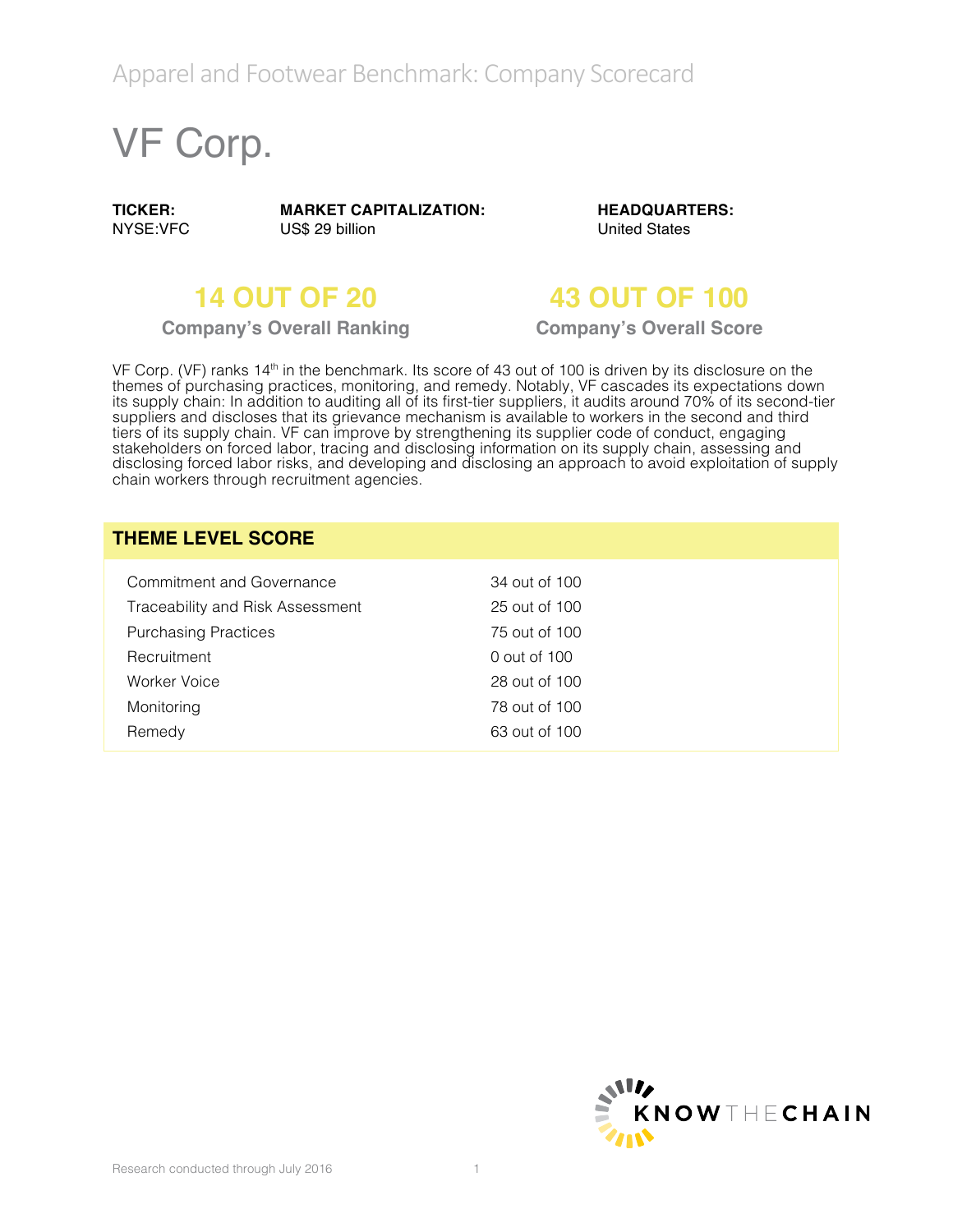### **LEADING PRACTICES**

#### Grievance Mechanisms

VF discloses it provides multiple channels for stakeholders to raise complaints or concerns about violations of the company's code of conduct. VF states that its supply chain workers and communities, including workers in the second or third tier of its supply chain, have access to its Ethics Helpline, and it prohibits suppliers from taking retaliatory action against workers using the mechanism. Further, VF encourages suppliers to establish their own grievance mechanisms.

#### Audit Process and Disclosure

VF discloses that its audits include a review of documents such as payroll and employee records, as well as interviews with workers on aspects such as wages and freedom of movement. The company is one of few providing details on the worker interviews, stating that interviews provide added insight into a facility's working conditions, including hiring practices, wages and hours, worker-management communications, worker treatment, and environmental issues. Notably, VF includes subcontractors like cutting facilities, screen printers, embroiderers, laundries, and packaging locations in its audits. In addition, the majority of its garment suppliers purchase fabrics through suppliers recommended by VF, which are covered in VF's audit process. VF discloses that it audits 100% of its first-tier suppliers and approximately 70% of its second-tier suppliers annually.

#### **NOTABLE FINDINGS**

#### Supplier Selection

VF discloses that its compliance team evaluates all suppliers prior to entering into a business relationship. VF's "supply planning" department is responsible for knowing the capacity of all factories in the supply chain and is consulted before VF's sourcing team places an order, thus ensuring that the order does not overload a factory's capacity. VF aims to minimize fluctuations in its orders to suppliers and works closely with key suppliers to "level-load" orders between high and low seasons. More specifically, VF's brand products include a number of basic and carry-over styles (e.g., backpacks for the back-to-school shopping season), where the demand can be estimated and the manufacturing conducted over a longer term time frame, as opposed to just-in-time production.

#### Integration of Expectations in Contracts

VF discloses that it communicates its human rights commitments through manufacturing agreements to its suppliers. Its Master Manufacturing Terms and Conditions assert that all VF suppliers are subject to the company's principles, which include provisions on forced labor. Contracts between VF and its suppliers contain contractual language regarding compliance and must be signed by all manufacturers prior to beginning work on VF products.

#### Communication of Policies to Supply Chain Workers

VF discloses that its factories must undergo compliance training and display compliance posters outlining VF's human rights expectations in the local language of workers.

#### **OPPORTUNITIES FOR IMPROVEMENT**

#### Commitment and Governance

VF is encouraged to ensure and disclose that its supplier code of conduct includes all four fundamental rights and freedoms articulated in the ILO Declaration on Fundamental Principles and